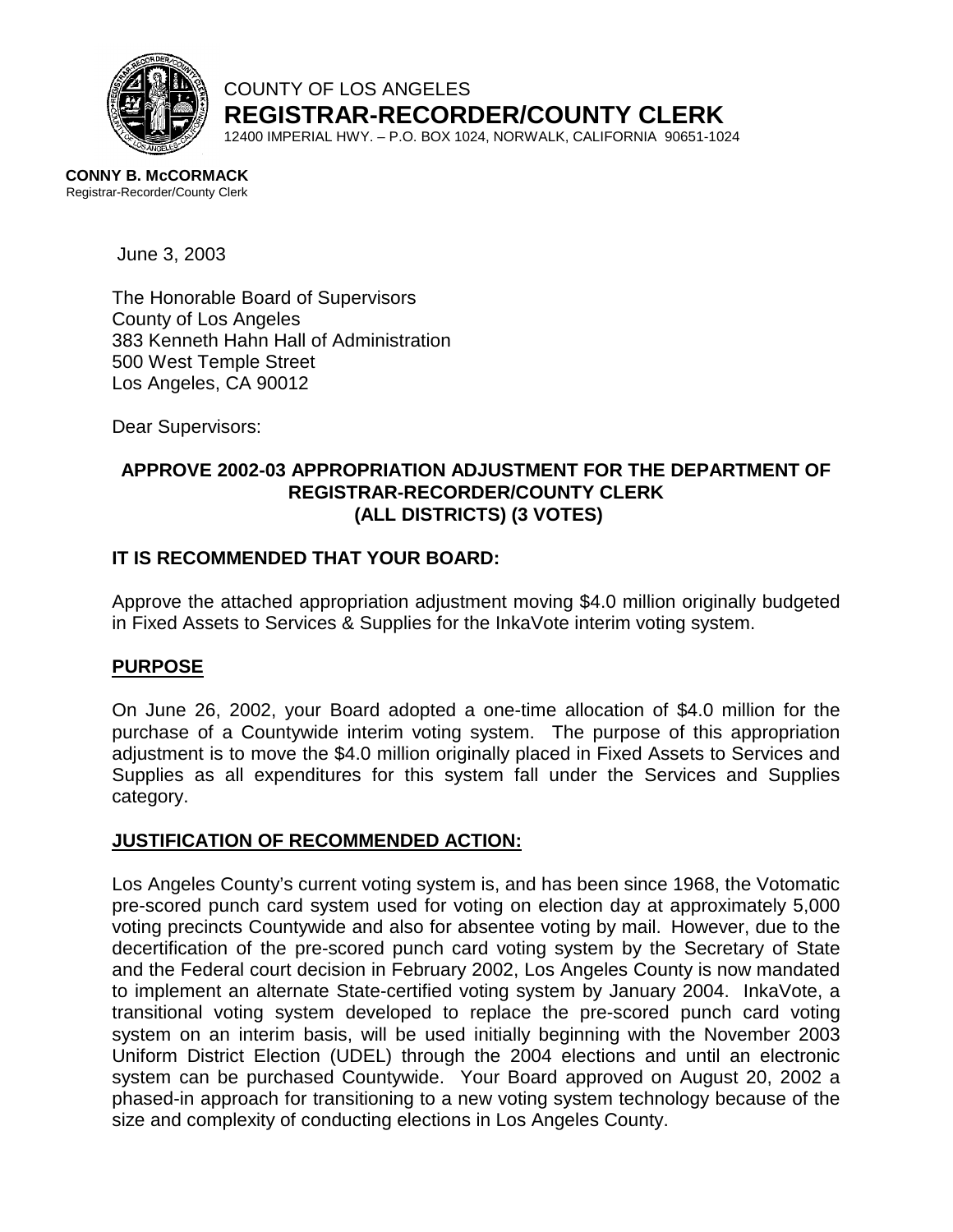Phase I was implemented in conjunction with the November 2002 General Election when a touchscreen voting system was in place for "early voting" at 21 locations throughout Los Angeles County. A contract for a small amount of Direct Recording Electronic (DRE) equipment hardware and peripheral equipment, tabulation software as well as vendor support services and maintenance to set up these "early voting" sites was approved by your Board on April 16, 2002. All 21 sites contained DRE equipment loaded with software containing every ballot type Countywide (818 separate, distinct types). Any of the County's 4 million registered voters were eligible to cast a ballot on the DRE system at any one of the 21 established touchscreen voting sites throughout the County. In addition to plans to continue use of this DRE equipment during the early voting periods, when feasible, the new equipment will be used for election day voting at the precinct level beginning in 2003 for selected smaller-scale elections (cities, school districts, special elections, etc.). The goal is to familiarize as many voters as possible with electronic voting prior to future Countywide implementation of electronic voting.

Phase II consists of the purchase of an interim paper-based optical scan voting system certified by the Secretary of State. The process of acquiring this system for both voting at the County's 5,000 precincts and for absentee voting by mail is now ongoing with implementation to begin with the November 2003 UDEL election. This interim paperbased system will continue to be used through the 2004 elections and beyond until such time as full funding for a DRE voting system can be fully identified/assured. The cost of this interim paper-based optical scan ballot voting system for Countywide conversion is estimated at \$4 million. The estimate includes sufficient InkaVote equipment for 5,000 voting precincts on election day, absentee voting by mail, ballot tabulation equipment for both precinct and absentee ballots and approximately 1,700 Electronic Poll Books to be used at the polling locations in place of hardcopy voter rosters.

The Electronic Poll Book (EPB) is an important accompaniment to the interim voting system phase for future electronic voting in all 5,000 precincts. The EPB is a computerized listing of all County registered voters which will allow the precinct worker to quickly and easily look up a precinct voter and validate that the voter is in the correct precinct for voting. It will provide the pollworker with the ability to quickly identify the voter's correct precinct and redirect them if necessary, provide a printed update of hourly voter history at the polls thereby relieving the pollworker of manually tracking voters and crossing out names, and provide an electronic update to the master voter history record. The unit will be easy to use with the ability to manually enter a voter's name or 'read' the bar code from the voter's sample ballot or the magnetic strip from a California Driver License or California Identification Card if available. The benefits of the system to the pollworker is greatly improved accuracy and reliability in looking up a voter's name and precinct, reduced effort in tracking the hourly voter history, greatly reduced time and improved accuracy updating voter master file history data and a significant reduction in pre-printed paper reports sent to the precinct. Additionally, the EPB system will result in enhanced service to the voter and candidate community as well as improved productivity and ease of use for County staff.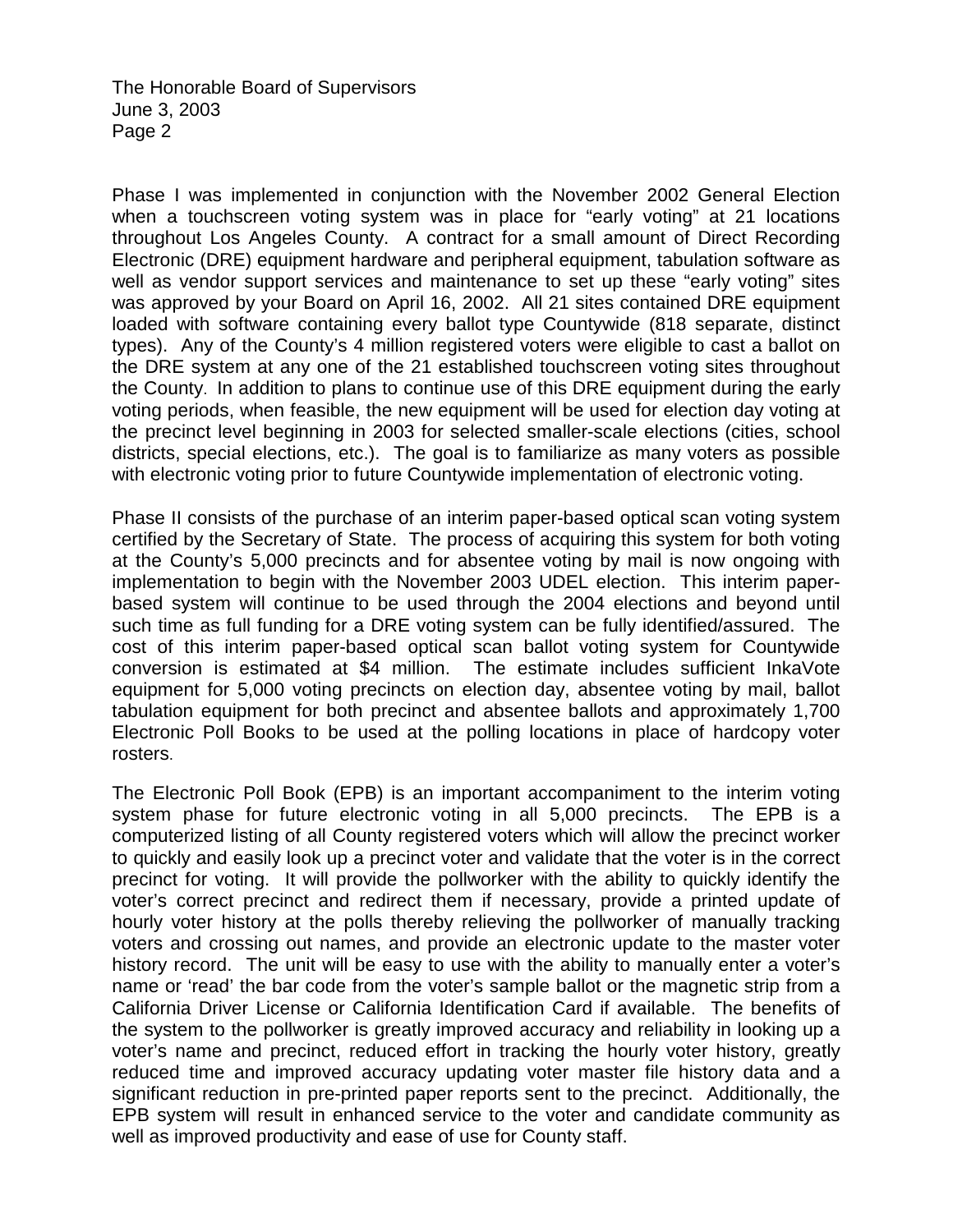Phase III consists of full Countywide conversion to a Direct Recording Electronic (DRE) touchscreen voting system in all 5,000 voting precincts. However, the timing of such a conversion is currently unknown primarily due to insufficient funds. Proposition 41, approved by the voters at the March 2002 Primary Election, authorized issuance of \$200 million in voting modernization bonds (with a 3 to 1 state/county match). The adopted allocation formula reveals if all counties apply for their maximum allocation, Los Angeles County would be eligible for 25.45% of total statewide Proposition 41 funds which is equal to \$49.6 million. Additionally, Congress passed and President Bush signed into law the Martin Luther King Help America Vote Act (HAVA), on October 29, 2002. This act authorized allocation of up to \$3.9 billion in federal funds nationwide for voting system improvements over the next three years. Initial funding appropriation of \$1.5 billion was included in the current fiscal year, but it is still unknown how much federal funding Los Angeles County may receive as a result of this federal legislation. At this time, the estimated cost for Los Angeles County to purchase sufficient hardware, software, peripheral equipment, warehousing requirement and vendor support services, including training and ancillary services, to implement an electronic touchscreen voting system for the County's 5,000 voting precincts is estimated at \$107 million. To date, no local funding (by Los Angeles County or by any of the 88 cities within Los Angeles County) has been identified or allocated to augment the expected shortfall of federal and state funds. As such, the timing for implementation of touchscreen voting at the precinct level is unknown.

Specifically, the \$4.0 million InkaVote funding provides for the Phase II purchase of necessary interim voting system services and supplies, such as optical read head upgrades and maintenance, vote recorder devices and transport boxes, Microcomputer Tally System hardware, Electronic Poll Books, system testing and training and outreach activities. Since these expenditures are not classified as fixed assets (unit price threshold of \$5,000 or above), we are requesting that the entire \$4.0 million InkaVote funding be moved from Fixed Assets to Services and Supplies.

# **Implementation of Strategic Plan Goals:**

This request supports the County's Strategic Plan as follows:

**Goal No. 1: Service Excellence: Provide the public with easy access to quality information and services that are both beneficial and responsive.** Provide the registered voters of Los Angeles County a user-friendly, cost-effective, transitional voting system until full implementation of electronic voting can be accomplished.

**Goal No. 3: Organizational Effectiveness: Ensure that service delivery systems are efficient, effective and goal-oriented.** The InkaVote system was determined to be the most cost-effective option for an interim replacement voting system. Also, the InkaVote ballot cards are adaptable to the State of California precinct and absentee voting procedures and electronic voting system technology**.** The InkaVote system is anticipated to remain in use as the County's absentee vote by mail system.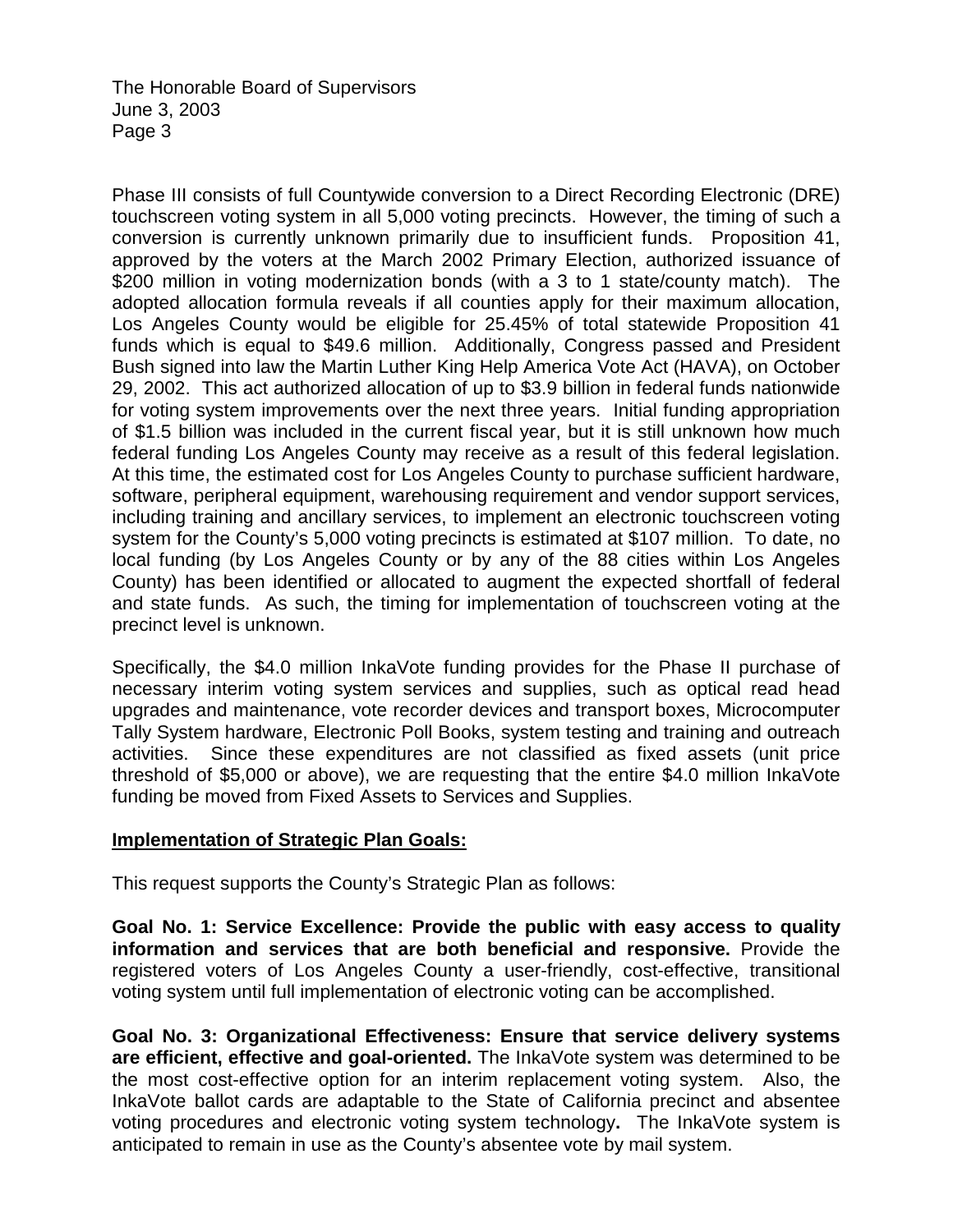**Goal No. 4: Fiscal Responsibility:** Strengthen the County's fiscal capacity. Manage effectively the resources we have by correctly budgeting appropriations to fund the required phase-in of Countywide electronic voting.

## **FISCAL IMPACT/FINANCING**

The requested appropriation adjustment requires moving budgeted funds from Fixed Assets to Services & Supplies. This requested action does not change net County cost.

## **IMPACT ON CURRENT SERVICES (OR PROJECTS)**

The requested appropriation impacts the current process of acquiring the InkaVote voting system and the anticipated new system launch in conjunction with the November 2003 UDEL election.

Respectfully submitted,

 $\overline{a}$ CONNY B. McCORMACK Registrar-Recorder/County Clerk

CMC:AS Attachments (2)

c: Chief Administrative Officer Executive Officer, Board of Supervisors Auditor-Controller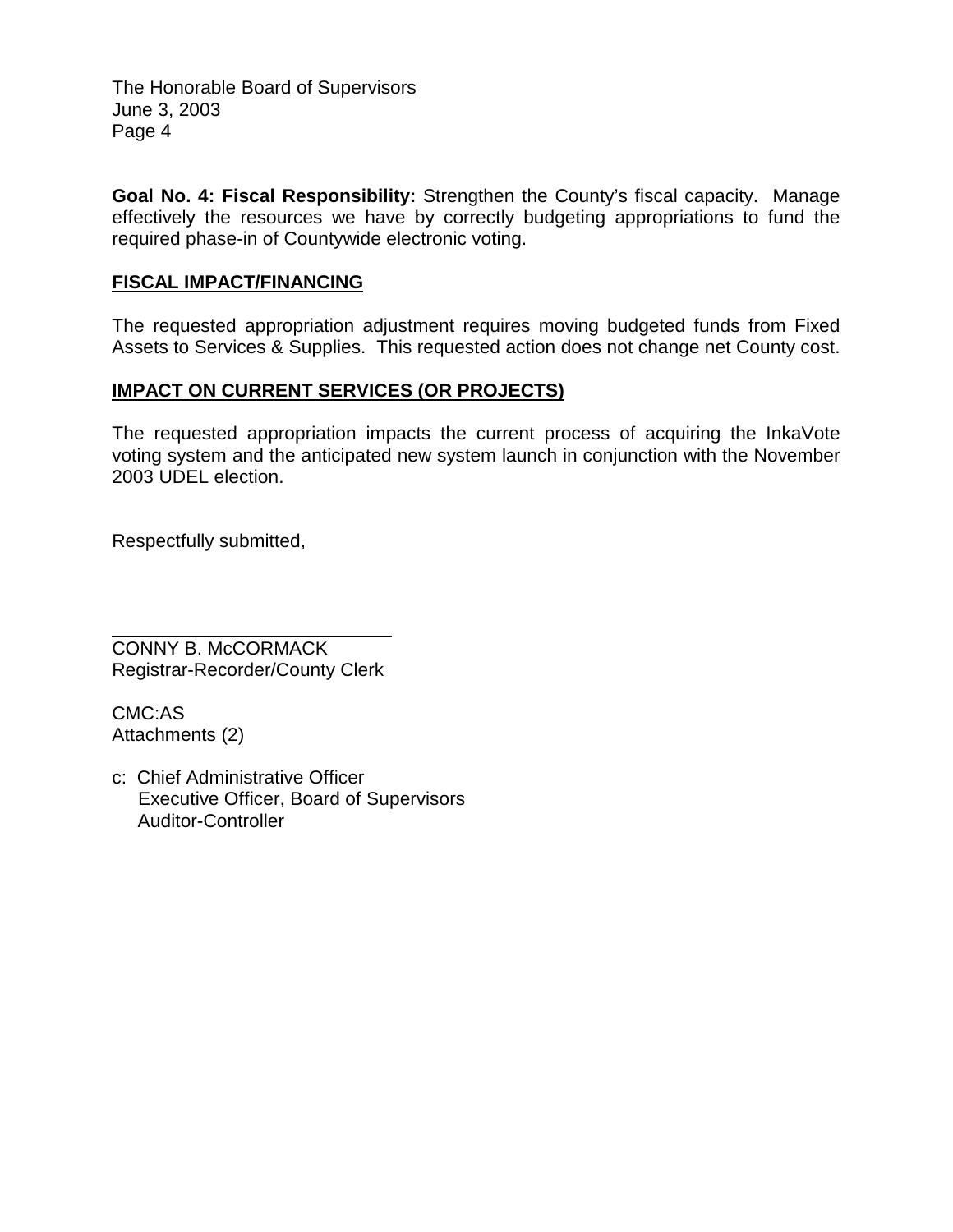

FY 2002-2003 (3 Votes)

Sources:

Registrar Recorder/ County Clerk Fixed Assets - Equipment A01-RR-11300-6038 \$4,000,000

Uses:

Registrar Recorder/County Clerk Services and Supplies A01-RR-11300-2000 \$4,000,000

This Budget adjustment is necessary to shift \$4,000,000 from Fixed Assets to Services and Supplies to fund InkaVote voting system expenditures.

> Kathleen Connors Chief, Finance & Management Division

CHIEF ADMINISTRATIVE OFFICER'S REPORT

| REFERRED TO THE CHIEF<br>ADMINISTRATIVE OFFICER FOR- |           | <b>ACTION</b>         | <b>APPROVED AS REQUESTED</b>                          | <b>AB REVISED</b>            |
|------------------------------------------------------|-----------|-----------------------|-------------------------------------------------------|------------------------------|
|                                                      |           | <b>RECOMMENDATION</b> | 19                                                    | CHIEF ADMINISTRATIVE OFFICER |
| <b>AUDITOR-CONTROLLER</b>                            | <b>BY</b> |                       | APPROVED (AS REVISED):<br><b>BOARD OF SUPERVISORS</b> | 19                           |
| No.                                                  |           | 19                    | <b>BY</b>                                             |                              |
|                                                      |           |                       |                                                       | DEPUTY COUNTY CLERK          |

(N;\Est Actuals\02-03ea\BA letter Inka\_June 3 agenda) 5/20/03<br>( Missenhappenda) 5/20/03/03/03/20/03